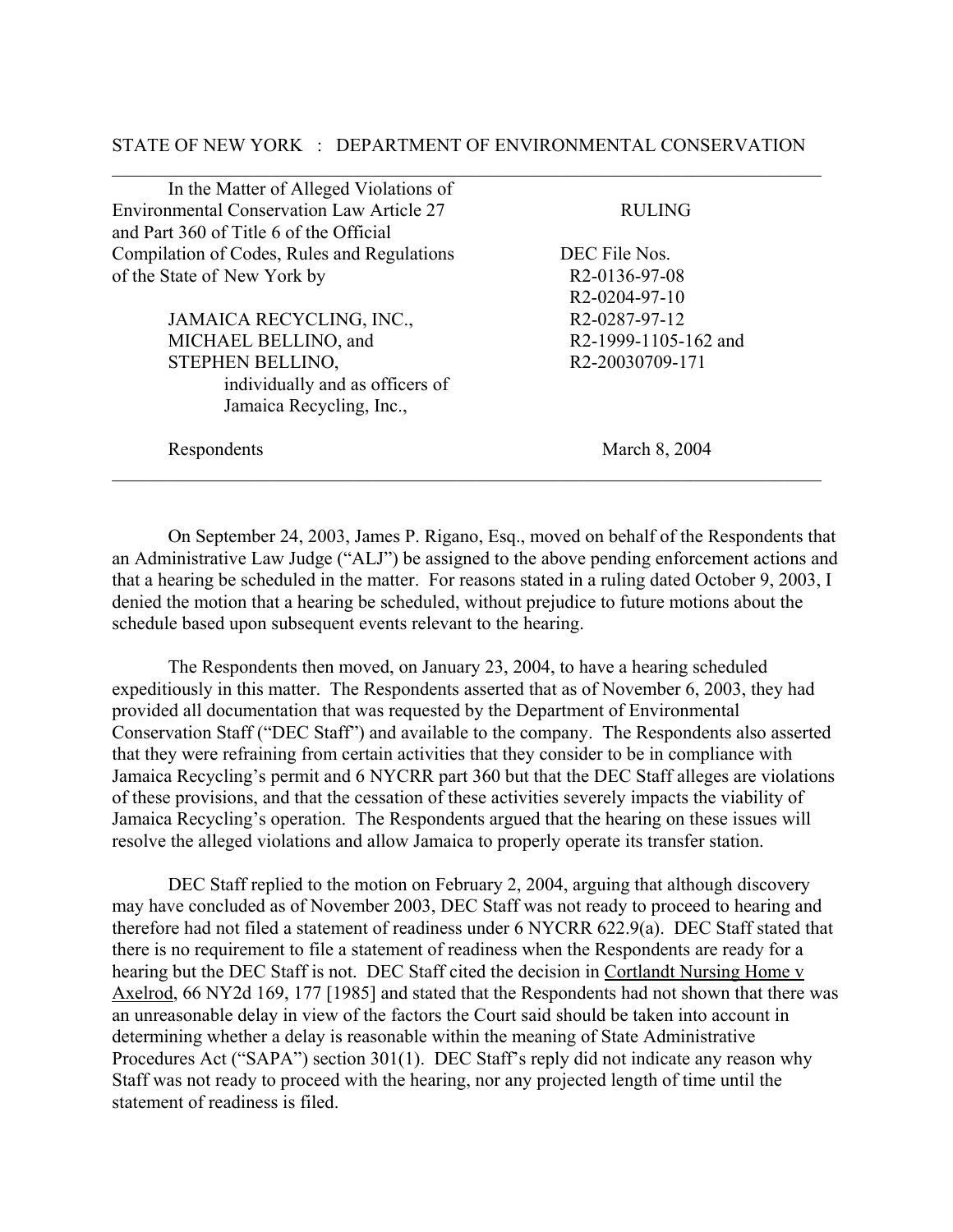On February 9, 2004, I spoke by conference phone call with John Nehila, Esq., of DEC Region 2, and James Rigano, Esq., representing the Respondents. I inquired when DEC Staff might be filing a statement of readiness. Mr. Nehila stated he was hesitant to say when this might be done, and did not give a general time frame within which DEC Staff might be ready to proceed with the hearing. He stated that DEC Staff had received more than six boxes of documents from the Respondents. Mr. Nehila stated DEC Staff's argument, that had been discussed in the February 2, 2004 letter, that there was no set deadline for the hearing and that the Respondents had only made vague statements about being prejudiced by the delay that were not sufficient to support their motion. Mr. Rigano argued that prejudice had been shown under the factors in the Cortlandt case and that there was actual prejudice to the Respondents by their not being able to open waste drums.

## DISCUSSION AND RULING

Two sections of 6 NYCRR part 622 (Uniform Enforcement Hearing Procedures) are particularly relevant to the present motion. These are 6 NYCRR 622.9, concerning the statement of readiness for adjudicatory hearing, and 6 NYCRR 622.10, concerning the conduct of DEC administrative enforcement hearings.

The latter section authorizes the ALJ to rule upon motions and requests  $(622.10(b)(1)(i))$ ; set the time and the place of hearing  $(622.10(b)(1)(ii))$ ; do all acts and take all measures necessary for the maintenance of order and efficient conduct of the hearing  $(622.10(b)(1)(x))$ ; and exercise any other authority available to ALJs under part 622 or presiding officers under article 3 of SAPA (622.10(b)(1)(xiv)).

Subdivision 622.9(b) of 6 NYCRR specifies the contents of a statement of readiness, which must include: (1) the name, address and telephone number of each of the parties and their attorneys; (2) a statement that discovery is complete or has been waived or an explanation as to why it hasn't been completed; (3) an affirmative assertion that a reasonable attempt has been made to settle, and that the case is ready for adjudication; and (4) a request for the setting of a hearing date. Statements of readiness are filed with the Office of Hearings<sup>1</sup> by the DEC Staff (622.9(a)). When a respondent is entitled by law or regulation to a hearing within a stated period of time, the case will be placed on the hearing calendar upon the filing of a copy of the answer with the Office of Hearings. Section 622.9(c) states that the accuracy and sufficiency of the statement of readiness will not be subject to motion practice or any form of adjudication.

In the present case, DEC Staff states that no statute or regulation specifies any fixed period of time within which the Respondents must have an opportunity for a hearing. The

<sup>&</sup>lt;sup>1</sup> The current version of part 622 was adopted prior to the Office of Hearings being renamed as the Office of Hearings and Mediation Services, and the regulation uses the earlier name for this office.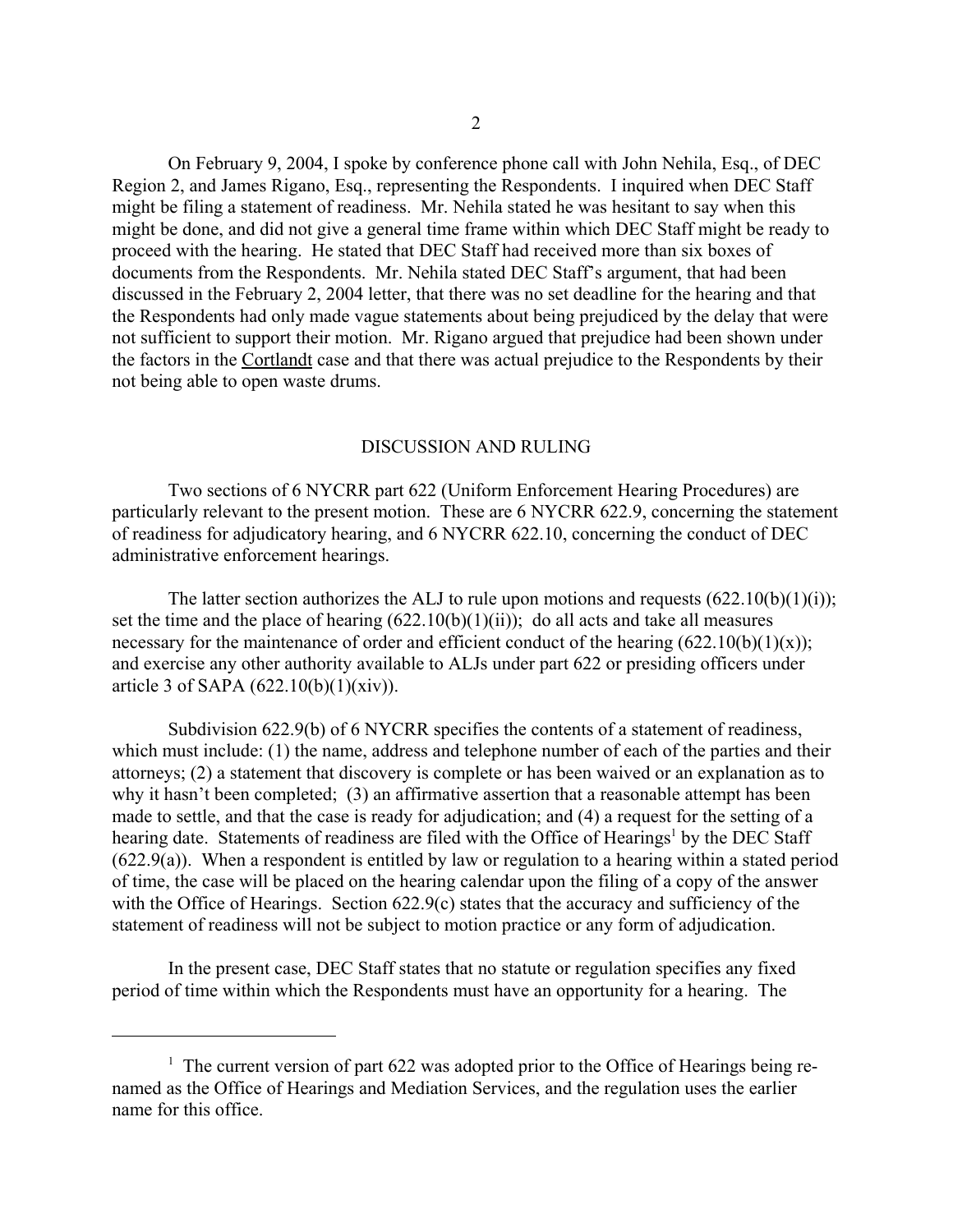Respondents do not dispute this and do not identify any applicable statutory or regulatory time period. DEC Staff asserts that the Cortlandt decision provides the factors to consider when deciding whether a hearing has been scheduled within a reasonable time as required by SAPA section 301(1). The Cortlandt decision states that "[i]n determining whether a period of delay is reasonable within the meaning of State Administrative Procedure Act §301(1), an administrative body in the first instance, and the judiciary sitting in review, must weigh certain factors, including: (1) the nature of the private interest allegedly compromised by the delay; (2) the actual prejudice to the private party; (3) the causal connection between the conduct of the parties and the delay; and (4) the underlying public policy advanced by governmental regulation."

The Cortlandt case had to do with whether the New York State Department of Health should be precluded from taking certain action (recouping Medicaid overpayments) due to its delay in taking such action. An analogous situation in the present case would be if the Respondents were moving that I dismiss the complaint due to the timing of events in this hearing. The Respondents are asking for something less significant than that, however, and are instead asking that a hearing be scheduled. This motion could be granted based on less severe circumstances than those that would lead to the case being dismissed.

 The documents submitted by the parties contain most of the information that would otherwise be in a statement of readiness (except for the telephone numbers of the Respondents themselves, information that would not likely be used if the Respondents are represented by an attorney). The statement in 622.9(b)(3) that "the case is ready for adjudication," when read in context with the rest of that paragraph, can be interpreted as meaning that settlement discussions are over without a settlement having been reached. Because the Respondents have moved twice that a hearing occur, it is reasonable to conclude that further attempts to settle will not occur or will not be productive. If the contents of a statement of readiness are in the record, there does not appear to be a reason to hold off scheduling the hearing solely because the DEC Staff declines to submit a formal statement of readiness within any foreseeable time.

An ALJ has authority, under 6 NYCRR 622.10(b)(1)(ii) and (x), to schedule the hearing and to take measures necessary for the efficient conduct of the hearing. Hearings are usually scheduled around the existing schedules of the parties with an effort to avoid prejudice to either party. This does not mean, however, that a hearing will be put off indefinitely, particularly where the party that does not want the hearing scheduled has not given an indication of when it might be ready to proceed. DEC Staff also has not given an indication why they might not be ready to proceed other than Mr. Nehila's suggestion that the documents provided last fall by the Respondent were voluminous. In addition, in this case the party looking for an indefinite wait on scheduling the hearing is the party that initiated the proceeding by serving the notice of hearing and complaint. The Respondents' arguments about how they are prejudiced by not knowing the outcome of the case (and not knowing the Commissioner's decision on whether certain activities are allowed by their permit), while not documented in a detailed way, are at least spelled out with some specificity. These arguments must be weighed against the DEC Staff's reasons for not going forward, which have not been specified. The discovery documents mentioned by Mr. Nehila appear to have been provided by the Respondents by the end of September 2003. If DEC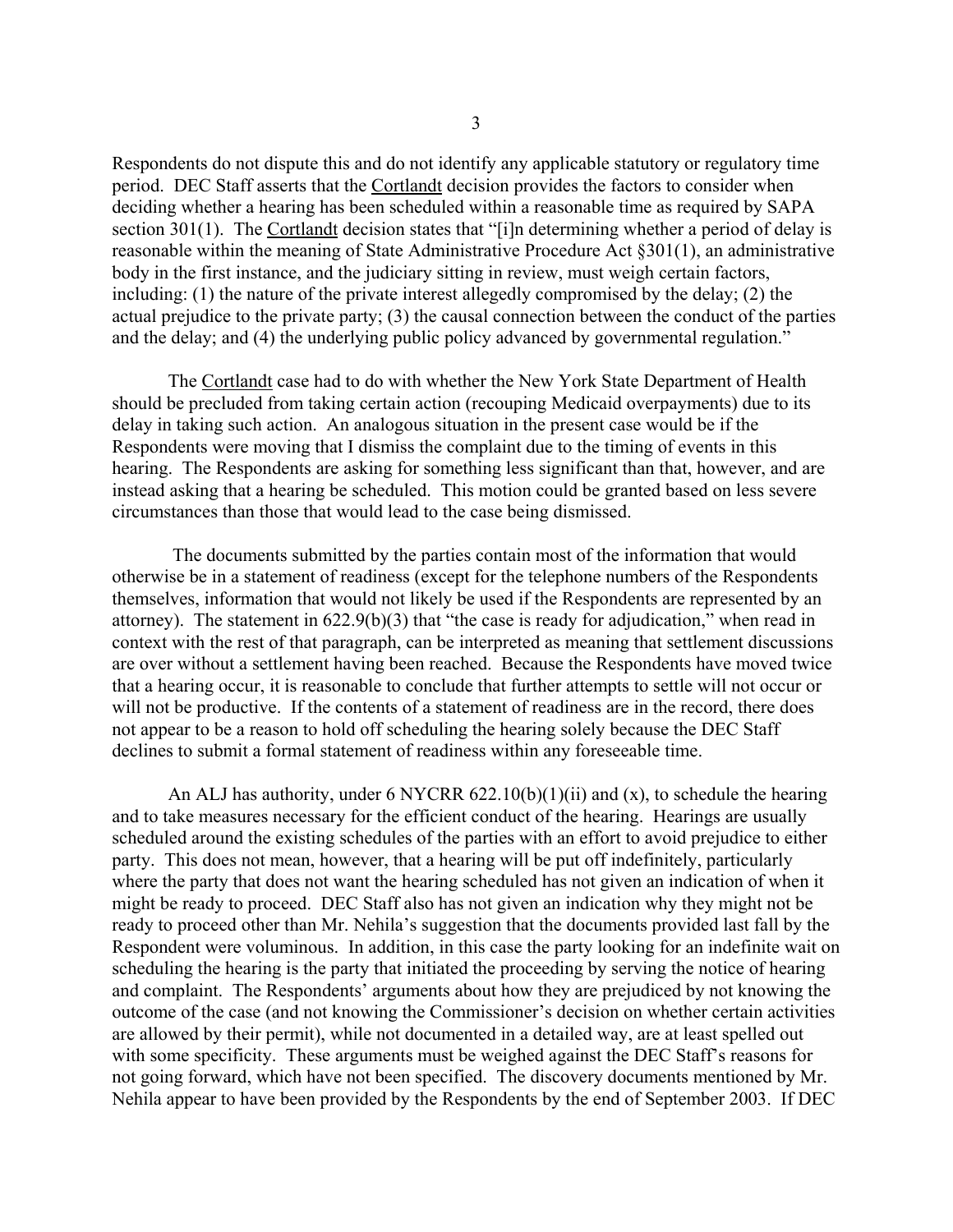Staff has not been able to review these due to workload, this was not stated in the response to the motion.

Any "delay" in scheduling the hearing should be measured from the end of the discovery process, not from the date of the notice of hearing and complaint, due to the Respondents' delay in providing documents as discussed in the October 9, 2003 ruling. This time period would be either four months (from November 6, 2003 to the present)<sup>2</sup> or five months (from September 30, 2003).<sup>3</sup> DEC Staff has not shown why this time period should be extended indefinitely, but the time period is not so unusually long that the hearing needs to be scheduled in a rush or in a way different from the normal process that takes into account the existing commitments of the parties.

I am requesting that the parties notify me of their existing schedule conflicts in April and May, 2004, taking into account the schedules of both counsel and witnesses. I am requesting this information starting with April since I have an existing schedule conflict with a hearing on March 30 and 31, and possibly April 1, 2004. My schedule is open at present in the rest of April and May, although I am waiting to hearing back from the parties about dates for a case that may occur in April. Please also provide an estimate of how many days the Jamaica Recycling hearing may take, or at least how many days your own direct case may take.

Ruling: A hearing will be scheduled in this case, taking into account the schedules of the parties.

Either party may request leave to file an expedited appeal of this ruling, pursuant to 6 NYCRR 622.6(e) and 622.10(d)(2)(ii) and 622.10(d)(3) - (7).

The hearing file does not currently contain a copy of the Respondents' answers to the two complaints. Mr. Nehila's letter of September 30, 2003 mentions an answer and an amended answer that were filed in 2001, and there may also be an answer to the July 15, 2003 complaint. I am requesting that Mr. Rigano provide me a copy of the answers, and notify me of whether any of them have been withdrawn or superceded.

<sup>&</sup>lt;sup>2</sup> November 6, 2003 is the date on which the Respondents notified the DEC Staff that all requested documents available to the company had been provided.

 $3$  September 30, 2003 is the date on which the last group of documents that are mentioned in the record were provided by the Respondents to the DEC Staff.